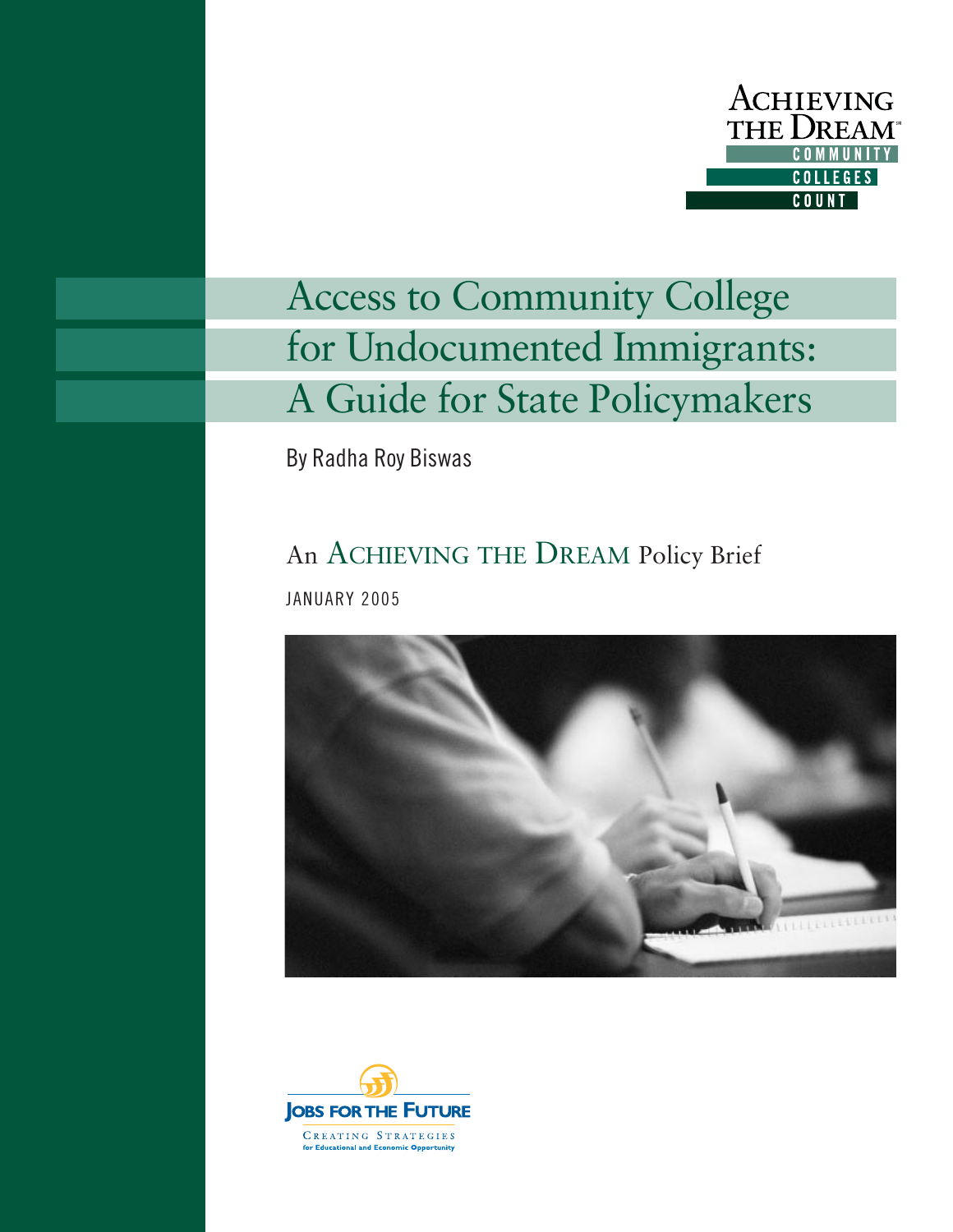### **About the Author**

**RADHA ROY BISWAS** is a Project Manager at Jobs for the Future. She recently co-authored *Building Skills, Increasing Economic Vitality: Innovative State Policies*. Ms. Biswas received degrees in economics and in regional and economic and social development from the University of Pune (India) and the University of Massachusetts at Lowell.



**ACHIEVING THE DREAM: COMMUNITY COLLEGES COUNT** is a national initiative to increase the success of community college students, particularly those in groups that have been underserved in higher education. Achieving the Dream is funded by the Lumina Foundation for Education.

www.achievingthedream.org



**JOBS FOR THE FUTURE** seeks to accelerate the educational and economic advancement of youth and adults struggling in today's economy. JFF partners with leaders in education, business, government, and communities around the nation to: strengthen opportunities for youth to succeed in postsecondary learning and high-skill careers; increase opportunities for low-income individuals to move into family-supporting careers; and meet the growing economic demand for knowledgeable and skilled workers.

Jobs for the Future 88 Broad Street Boston, MA 02110 617.728.4446 www.jff.org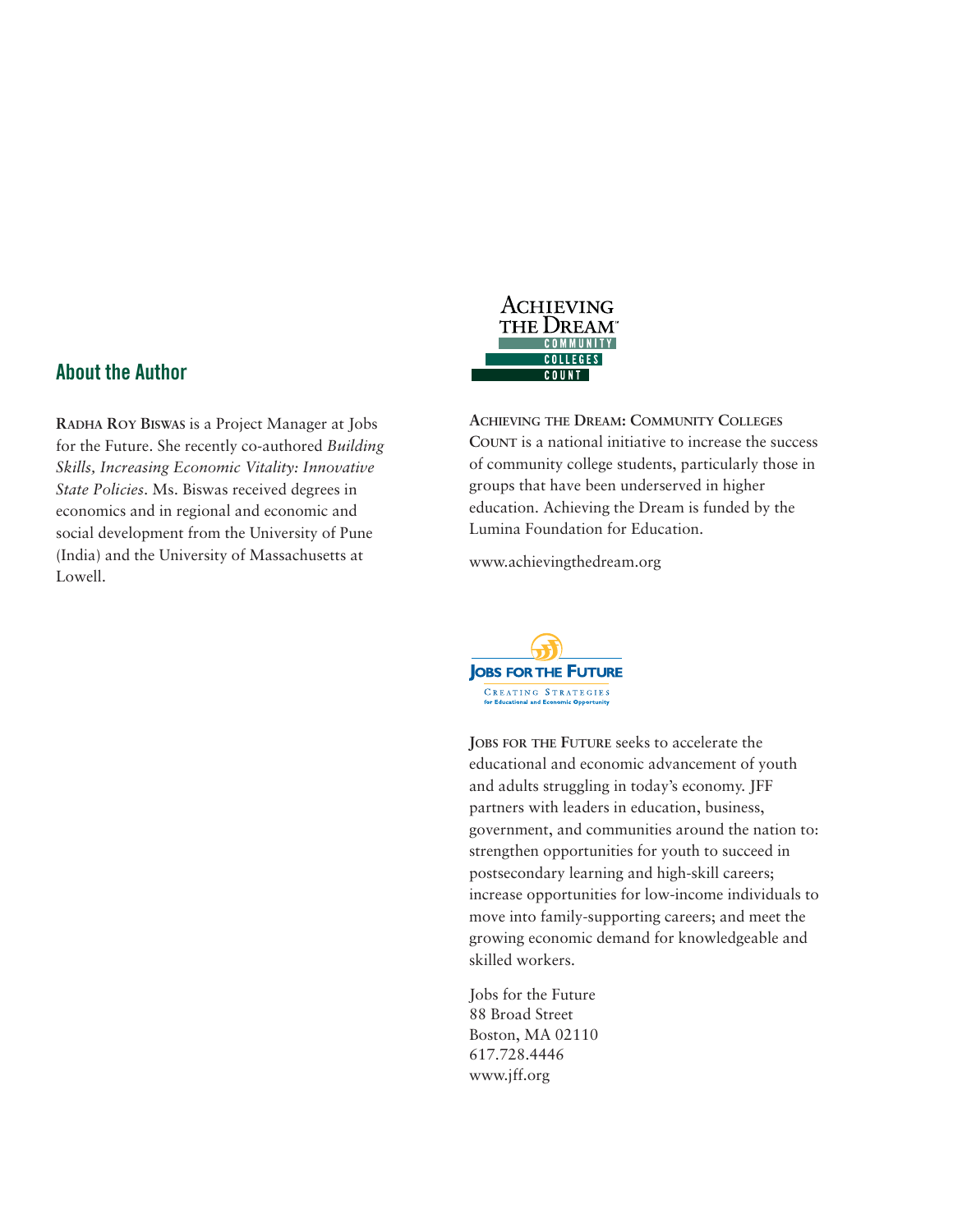Access to Community College for Undocumented Immigrants: A Guide for State Policymakers

## **Table of Contents**

| Policy Options: Intuition-Level Change vs. State-Level Approaches. 8 |  |
|----------------------------------------------------------------------|--|
|                                                                      |  |
|                                                                      |  |
|                                                                      |  |
|                                                                      |  |
|                                                                      |  |

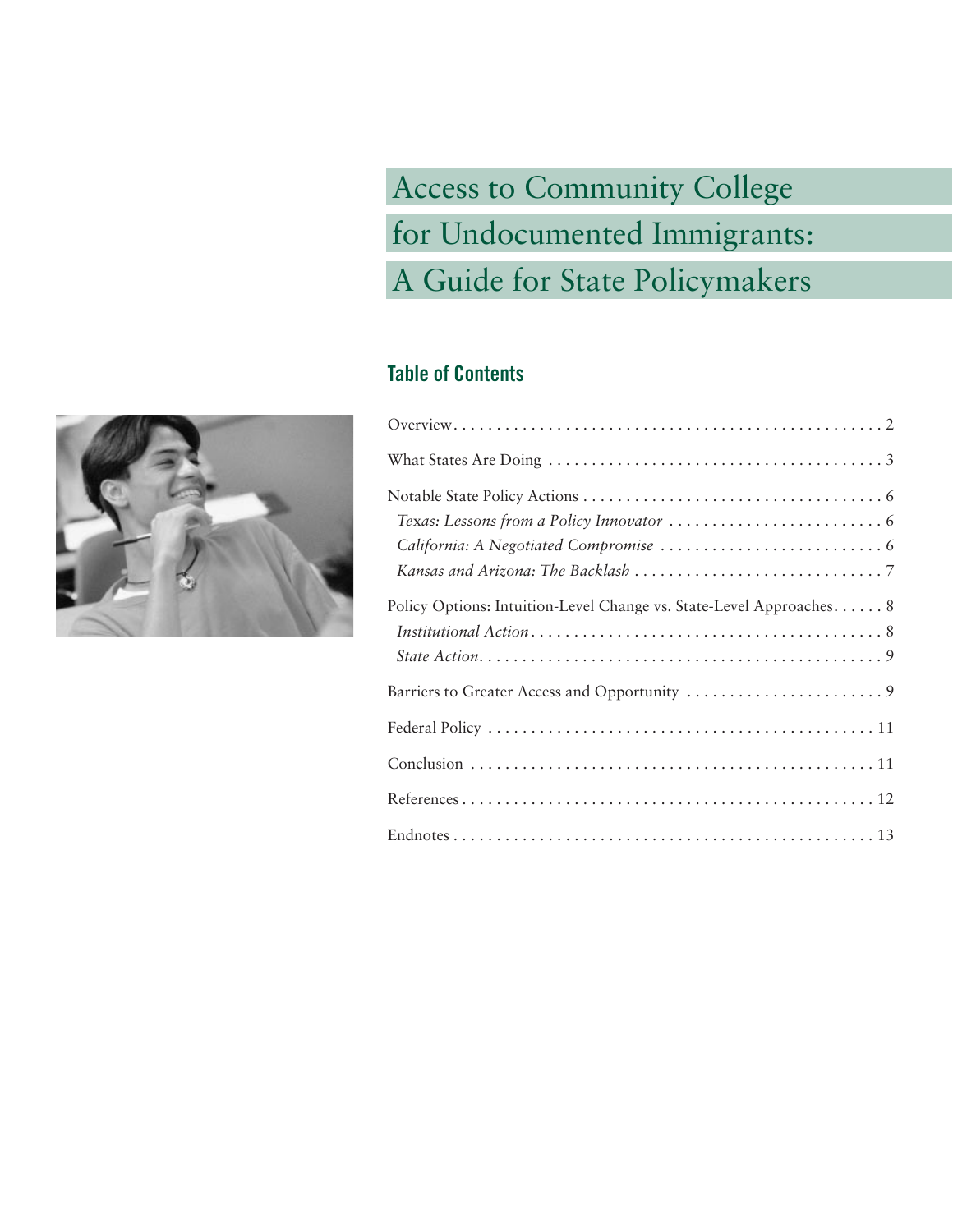## Access to Community College for Undocumented Immigrants: A Guide for State Policymakers

n 1982, the passage of federal legislation regardin<br>
undocumented students in K-12 public education<br>
in motion dynamics that are now reaching higher n 1982, the passage of federal legislation regarding undocumented students in K-12 public education set education. That year, the U.S. Supreme Court ruled (in *Plyler v. Doe*) that all children were guaranteed access to public education in grades K-12, regardless of immigration and legal status. The law did not extend any such guarantee for postsecondary education. Today, as states face a growing number of undocumented immigrant students graduating from their high schools, many are assessing and revising their policies related to access and affordability of higher education for undocumented students. These policies, related primarily to tuition and financial aid, are in flux, due in part to subsequent federal legislation that has restricted states with regard to providing support undocumented students and to varying political winds blowing across the states. The future promises more uncertainty: Congress is likely to address these exact issues in 2005, and any congressional action will inevitably have a ripple effect upon states as they adjust to new federal policy.

In the meantime, states are using various approaches to help undocumented students fulfill their college aspirations. Community college systems, which typically serve as the first point of entry into postsecondary education for many of the nation's underserved and lowincome populations, are key stakeholders in these approaches.

This policy brief, prepared for *Achieving the Dream*, a national initiative to increase the success of underserved groups in community colleges, explores and highlights some of the actions being taken by states

and institutions to improve the access of undocumented students to education opportunities. The brief focuses on the five states currently participating in the Initiative. These states—Florida, New Mexico, North Carolina, Texas, and Virginia—have large or rapidly growing immigrant populations, and they represent an informative mix of states' positions with regard to policies for undocumented students. At one end is Texas, the pioneer in introducing supportive legislation; at the other is Virginia, where the legislature passed legislation, subsequently vetoed by the governor, that would have barred undocumented students from being admitted to the state's public higher education institutions. The brief also looks at recent developments in several other states, including Kansas and Arizona.

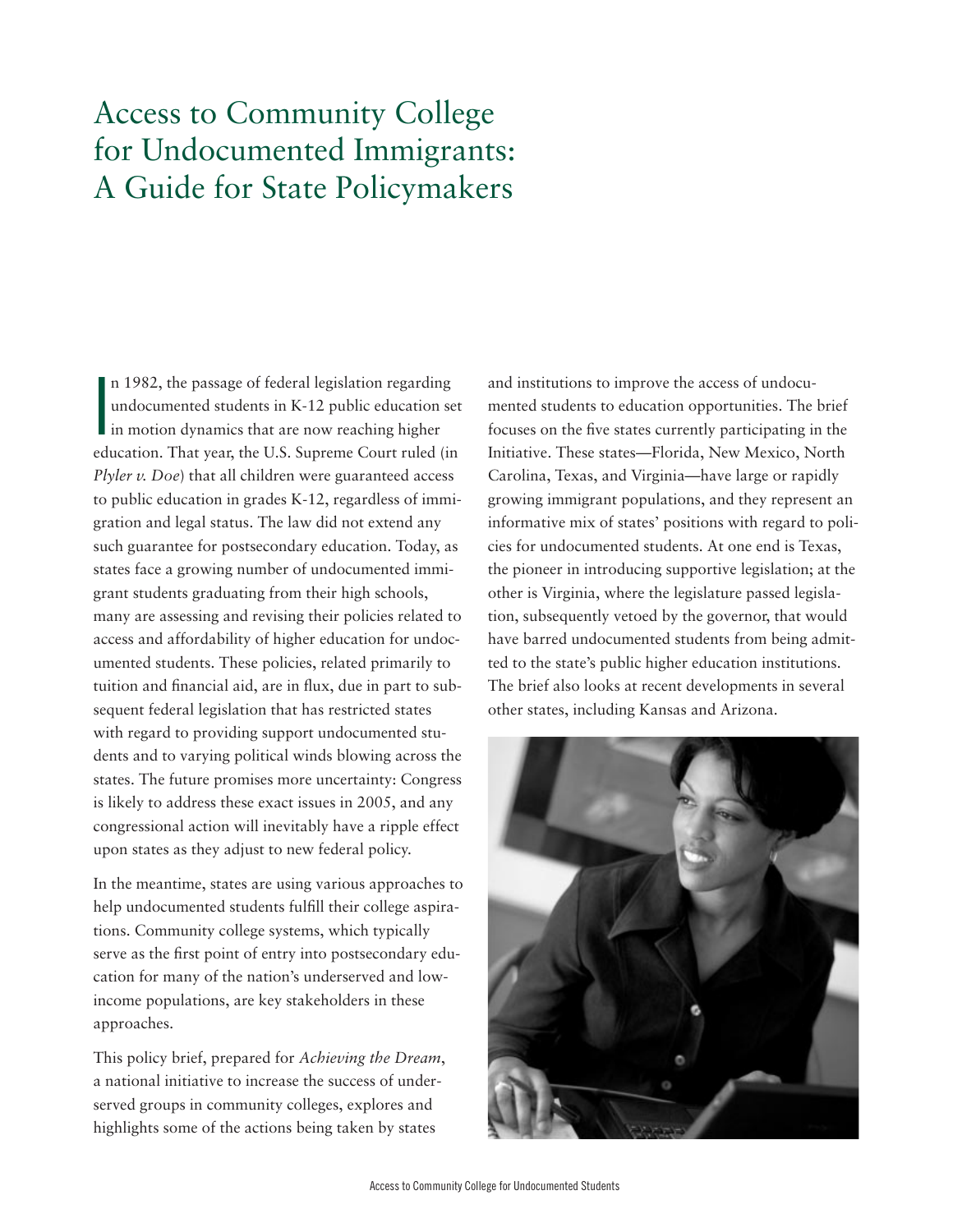## **Overview**

Estimates of the number of undocumented immigrants in U.S. colleges and universities vary greatly. Most discussions, including state and federal legislative reports, cite an Urban Institute estimate of 65,000 undocumented students graduating from U.S. high schools each year and enrolled in college. However, the Urban Institute later revised its estimate downward, to between 7,000 and 13,000 (Passel 2003). The actual number of undocumented students is difficult to determine, because few public higher education systems track these students, and students themselves are reluctant to divulge their status for fear of deportation or other legal consequences.

Regardless of the exact number, the problem is significant, particularly in states with the largest or fastest growing immigrant populations. As state and federal governments have begun to consider how to treat these individuals when they seek to enroll in community colleges or other postsecondary institutions, two issues are at the forefront:

- Increasing access to higher education for these students by charging them in-state tuition, which is substantially lower than out-of state tuition in most states (see Table 1); and
- Making state financial aid programs accessible to undocumented students.

Federal law does not expressly prohibit the admission of undocumented immigrants to U.S. colleges and universities.1 In contrast to employment law, no federal statutes require disclosure and proof of immigration status and citizenship in order for students to enter higher education (although Virginia, Alaska, and some other states have considered such legislation). Federal law only requires states and institutions to report on the status of students applying for federal financial assistance.

However, federal law does constrain states regarding tuition and financial support for undocumented students. The Illegal Immigration Reform and Immigrant Responsibility Act of 1996 prohibits states from charging undocumented students in-state/resident rates if they do not offer the same rates to all citizens and legal residents of other states. The law also requires states to furnish information on the immigration status of students who apply for federal financial aid. This supports

#### **TABLE 1.**

#### **Community College Tuition and Required Fees, Selected States, 2003-2004\***

|                   | <b>Resident</b> | <b>Non-Resident</b> |
|-------------------|-----------------|---------------------|
| Arizona           | \$1,103         | \$5,596             |
| California        | \$540           | \$5,010             |
| Florida           | \$1,688         | \$6,226             |
| Kansas            | \$1,765         | \$2,851             |
| North Carolina    | \$1,136         | \$6,304             |
| <b>New Mexico</b> | \$<br>949       | \$2,115             |
| Texas             | \$1,281         | \$2,580             |
| Virginia          | \$1,883         | \$6,306             |
| Washington        | \$2,142         | \$7,350             |
|                   |                 |                     |

\* Estimated State Averages; tuition and required fees include total academic year tuition and required fees for full-time students.

Source: Washington Higher Education Coordinating Board, 2003-2004 Tuition and Fee Rates, A National Comparison. www.hecb.wa.gov/docs/ reports/NationalTFreport.pdf

a clause in the Higher Education Act of 1965 that prohibits undocumented students from taking advantage of federal financial aid such as Pell grants, which are the major source of federal assistance to low-income college students.

Two federal proposals—the DREAM Act and the Student Adjustment Act—seek to make existing laws governing tuition and financial support more responsive to the needs of undocumented students.

States are taking up these issues as more undocumented students are graduating from U.S. high schools. According to the National Conference of State Legislatures, more than 20 states have introduced bills addressing in-state tuition rates for undocumented immigrants since 2001 (Walton 2003). Seven states have changed their residency standards to allow undocumented immigrant students to receive in-state tuition under certain conditions.

California, Texas, and other states at the forefront of making immigrants eligible for in-state tuition have significant immigrant populations, but they are not alone. A number of states with smaller immigrant populations are also addressing limits to access through tuition policy.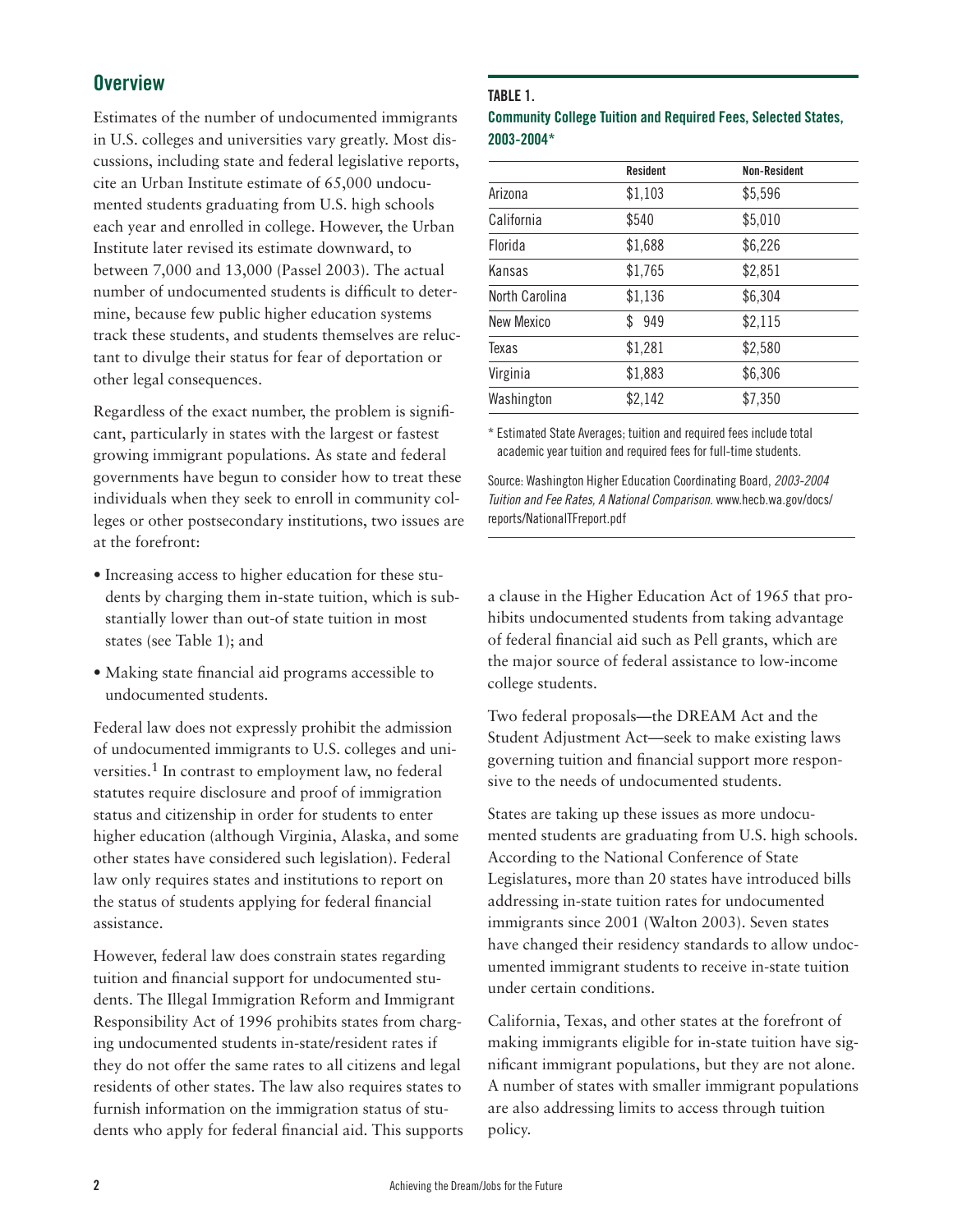Advocates of in-state tuition and other advantages for undocumented students see these as ways to improving opportunities for deserving young people who are thwarted by their low income and legal status—and raising skill levels and lowering social and economic costs for the state. Advocates also say that most of these students, who came into the United States as minors, should not be held accountable for the actions of their parents. In this view, easier access to higher education through reduced tuition and other forms of aid could motivate students to learn and help reduce high dropout rates and low post secondary attainment rates. For example, the Texas Legislature estimated that 1.2 million students dropped out of public schools in 1998, costing the state \$319 billion (Walton 2003). Supporters of a 2001 Texas law extending in-state tuition to undocumented students argued for its passage on the basis that it would give students the incentive to stay in high school and attend college. Community colleges, community college districts, and groups representing undocumented immigrants have been at the forefront of policy changes in Texas and other states.

Critics argue that making in-state tuition and state or federal financial aid available to undocumented students is unfair to taxpayers, especially to other lowincome citizens and legal residents. They also argue that such policies reward illegal behavior and put additional pressures on public higher education systems, which are already struggling with limited resources. Many fear that increasing the enrollment of illegal aliens into colleges will decrease opportunities for U.S. citizens and legal residents.

As a result of these divergent views, state policy appears to be heading in two different directions:

- Improving opportunity for undocumented students in higher education; and
- Discouraging access to higher education for undocumented students in favor of protecting citizens and taxpayers in an era of fiscal challenges.

## **What States Are Doing**

According to the National Conference of State Legislatures (Walton 2003), the first state to make undocumented students eligible for in-state tuition charges was Texas, in 2001, followed later that year by California. In 2002, Utah and New York followed suit. In 2003-2004, Washington, Oklahoma, and Illinois enacted similar legislation. On the other hand, Alaska and Virginia introduced bills that would restrict undocumented students from entering a public college. An Arizona ballot initiative approved in 2004 restricts all public services (including tuition and financial aid) to citizens and legal residents (see Crawford, Díaz, and Wingett 2004).

Policies are quite varied in the five states where the *Achieving the Dream Initiative* funded by the Lumina Foundation for Education is concentrated (see pages 4–5). In addition to having some of the largest and fastest growing immigrant populations, these states offer a snapshot of the spectrum of state policies around state support for undocumented students.

- *Texas* has been a pioneer in adopting policies that make it easier for undocumented students who graduate from Texas high schools to afford to attend a Texas public college or university.
- *North Carolina* has expanded its admissions policies incrementally since 2001 in ways that have opened up college-going to undocumented students, first in non-credit programs and then in credit-bearing courses and programs.
- *Florida and New Mexico* have attempted to introduce policies to help undocumented students through reduced tuition, but the bills have died in committee, on the floor, or by veto*.*
- *Virginia* has moved in the opposite direction; legislation to bar undocumented students from eligibility for in-state tuition was vetoed by Governor Mark Warner**.** Even so, most Virginia community colleges have followed the guidance from the state Attorney General's office not to admit students without documentation and to charge undocumented students who are admitted out-of-state tuition. However, Northern Virginia Community College and some of other large schools near Washington, DC, have been admitting these students.

**continued on page 6**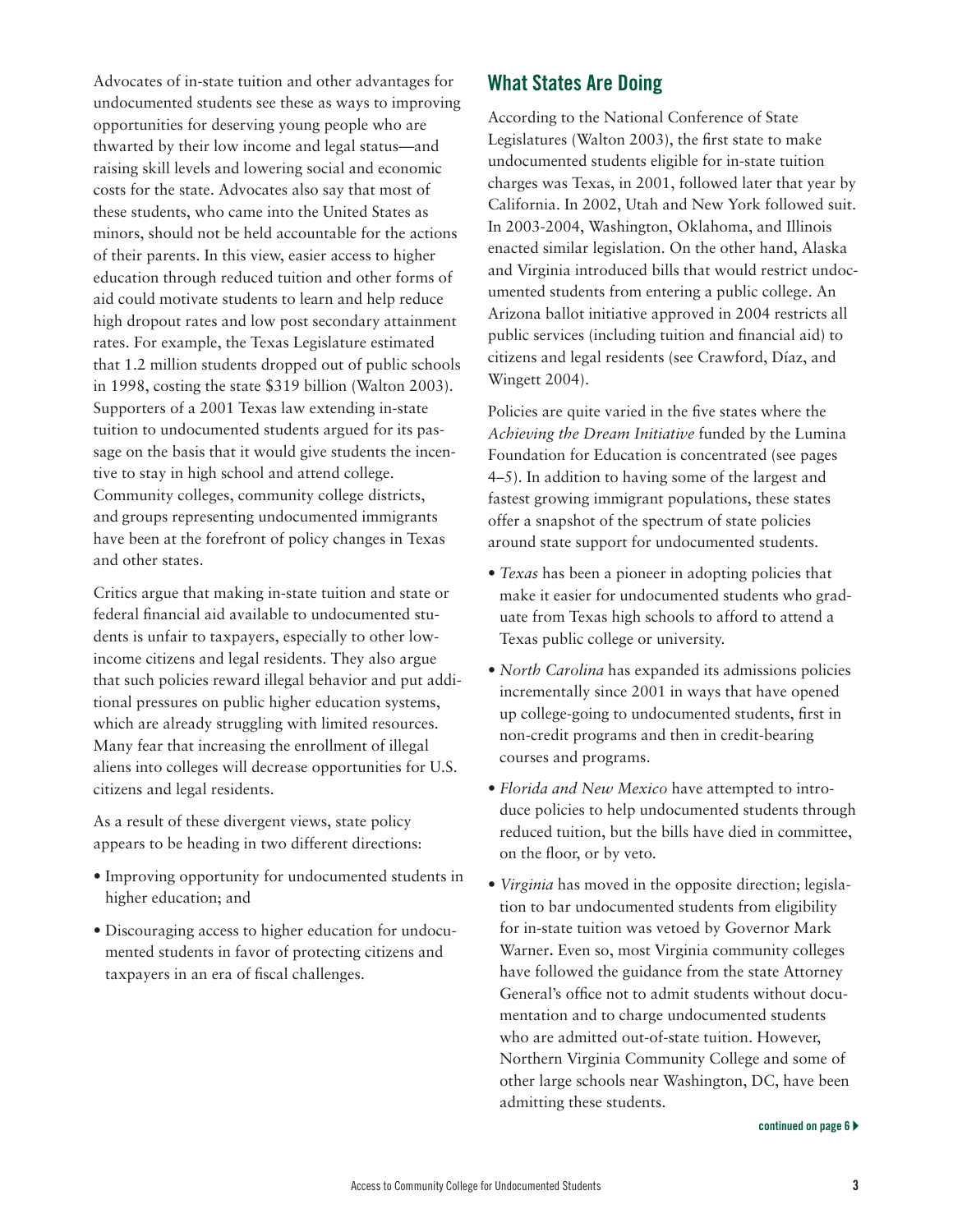**Policies Affecting Access to Community College, Tuition Charges, and Access to Financial Aid for Undocumented Students in Achieving the Dream States2**

#### **Florida**

**Admission of undocumented students:** Yes. No law prohibits admission to undocumented students. The decision is left to the discretion of institutions and local boards.

**Eligible for In-state tuition:** No

**Eligible for State Financial Aid:** No

**Are students required to disclose immigration or residency status for admission?** Florida community colleges require students to submit information on visa and immigration status upon application.

**Status of legislation:** House Bill 119, introduced in 2003, would have permitted all students, regardless of immigration status, to be classified as residents for tuition purposes if they could demonstrate three years of consecutive residence preceding their high school diploma or GED and a signed affidavit with intent to legalize status. A proposed amendment would have made an exception for students meeting these criteria, rather than extend the definition of resident students. The bill died in the Appropriations Committee.

Senate Bill 1182, introduced in 2004, provided for out-of-state tuition exemption for dependent children of migrant farm workers who had attended a Florida high school for at least two years. That bill and its companion House version died in committee.

**Discussion:** Florida took up the issue of tuition and financial aid for undocumented students in 2003 and again in 2004, but legislation failed to pass. Florida institutions that choose to admit undocumented students must charge out-ofstate tuition. These students do not qualify for state financial aid programs.

In the analysis of the 2003 bill by legislative committees, the fiscal impact of the bill was found to be indeterminate, in part because Florida specifically prohibits public schools from collecting information on the immigration status of foreign-born students.

The state has not yet estimated the number of undocumented students, even though there is general agreement that the number of students who could benefit from legislative changes may be quite large. Although Florida community colleges require students to submit information on visa and immigration status upon application, individual institutions do not necessarily report the number of undocumented students they are admitting.

In the absence of a favorable tuition policy for undocumented students, Florida could exempt certain groups of students. The "All Florida Students" program qualifies students for instate tuition on the strength of their high school diploma attainment, possession of driver's license, and other criteria, although undocumented students who cannot furnish proof of residence or other required information may be precluded from eligibility.

Florida has no policy on the eligibility of undocumented students for state aid.

#### **North Carolina**

**Admission of undocumented students:** Yes, at the discretion of institutions and local boards

**Eligible for In-state tuition:** No

**Eligible for State Financial Aid:** No

**Are students required to disclose immigration or residency status for admission?** North Carolina community colleges are required to collect visa status information to determine tuition for all students. For undocumented students, who pay pay out-of-state tuition, a 'no visa' status is entered in the student information system by a college.

**Status of legislation:** Senate Bill 987, introduced in 2003, would have made any student eligible for resident tuition rates if the student attended an in-state high school for at least four consecutive years and received a diploma from a North Carolina high school or GED in the state. The bill, referred to the Committee on Education, subsequently died. The bill may be resuscitated in the 2005 legislative session but will need new sponsorship.

**Discussion:** North Carolina began admitting undocumented students in its community colleges following a decision in December 2001 by the North Carolina Community College System office to leave the admission of undocumented students to the discretion of individual institutions and their local boards. The system office, in consultation with the state attorney general's office, issued a memo to institutions regarding the same. However, students could only be admitted into non-credit, "basic skills" programs such as GED, adult high school diploma, continuing education, and non-credit bearing programs—programs that charge a universal fee and do not differentiate between resident and non-resident students. Students would not be eligible for state financial aid. In August 2004, the system decision was amended to include admission into credit-bearing programs at out-of-state rates.

The system does not use any qualifying conditions for admittance; students do not have to fulfill any high school attendance or other residency requirements to enter community colleges. In fact, in keeping with its open door policy, the system admits all undocumented aliens, not just those from North Carolina high schools. The system's directive is just being implemented, so there is no data on impact. The state has yet to develop a method for calculating the number of undocumented students who would enroll in higher education if legislation passed.

#### **New Mexico**

**Admission of undocumented students:** Yes, at the discretion of institutions and local boards

**Eligible for In-state tuition:** No state law, but some institutions have been granting in-state tuition and the state has tuition exemptions for special non-resident populations.

**Eligible for State Financial Aid:** No

**Are students required to disclose immigration or residency status for admission?** New Mexico community colleges require all applying students to state whether they are residents of New Mexico. Institutions pursue further information on undocumented students at their own discretion.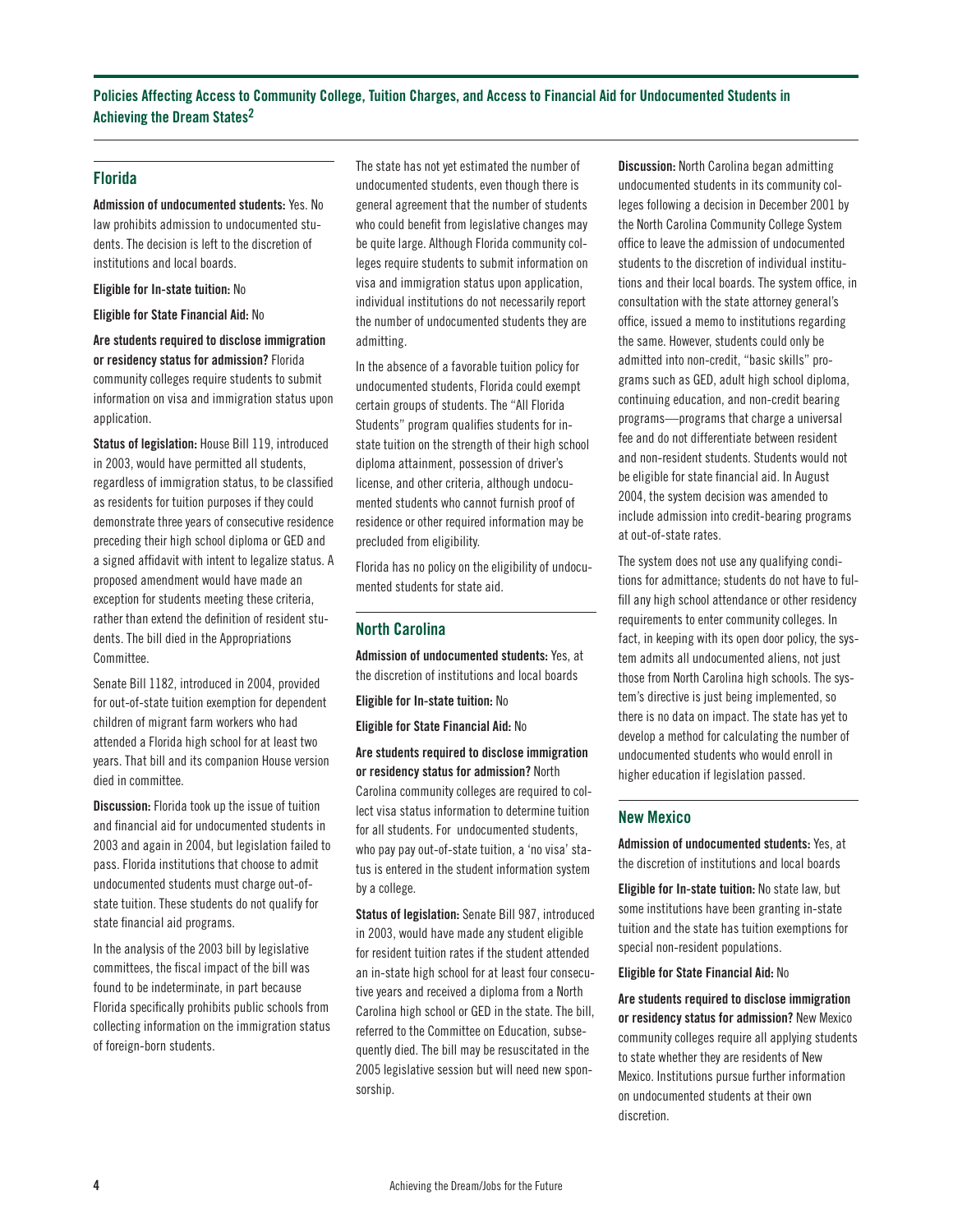**Status of legislation:** Senate Bill 909, introduced in 2003 but withdrawn that same year, would have redefined "resident student" to include students who were already attending postsecondary institutions in New Mexico, had graduated from a New Mexico high school, or had received a GED in New Mexico and had resided in New Mexico for at least one year. A substitute bill from the Senate Education Committee has been indefinitely postponed. The state will be revisiting the issue in the 2005 session.

**Discussion:** A major issue in the fate of the New Mexico legislation was the bill's potential impact on state financial aid, mainly the State Lottery Fund. The proposed legislation did not clarify the matter. State legislators feared that the bill would deplete the fund, and public resistance also focused on this unknown impact.

The state attorney general's office has ruled that federal law regarding tuition and other issues applies only to the university system and some other specified institutions but not to other public institutions. This ruling has left the law open to interpretation, and although the state commission for higher education establishes tuition rates by residence, some community colleges have been granting in-state tuition and institution-based aid for undocumented students. Further, the New Mexico Legislature has approved in-state tuition for some non-resident groups, including an "Athletes Pass" program; the 135 Mile Texas Rule, which grants in-state tuition for Texan residents living within 135 miles of the New Mexico border; and an exemption for certain Native-Americans groups living outside New Mexico but studying in New Mexico community colleges. In all, the legislature has granted up to \$28 million worth of tuition waivers to these groups.

#### **Texas**

**Admission of undocumented students:** Yes

**Eligible for In-state tuition:** Yes

**Eligible for State Financial Aid:** Yes

**Are students required to disclose immigration or residency status for admission?** According to the Texas Higher Education Coordinating Board, a student's residency is declared as part of the application process. Specific questions are required about citizenship status and whether the individual is a Texas resident or not.

**Status of legislation:** House Bill 1403, enacted in 2001, allows undocumented students to pay instate tuition and qualify for financial aid, provided they have resided in Texas for three or more years, are graduates of Texas High schools or have GEDs issued in Texas, and sign an affidavit promising to file an application to legalize status.

**Discussion:** In Texas, where local boards govern community colleges, the impetus for action began with the Dallas Community College District, a large urban district serving a rapidly growing Hispanic population. The district had been receiving applications from undocumented high school graduates, but most students were deterred from applying or were dropping out because of the cost of out-of-state tuition. In 1999, the district took up the issue with its local board, which decided to allow undocumented students who graduated from a Texas high school to pay in-state-tuition rates. The board decided that the cost of enrolling these students would be absorbed into the district's operating budget, without any reimbursement from the state or the Texas Higher Education Coordinating Board. For financial aid, the district created a scholarship that does not exclude undocumented students, although it does not exclusively target them either. When this happened, the district went from enrolling approximately 100 undocumented students to nearly 500 within two years. The action remained a local initiative until 2000, when state Representative Rick Noriega took up this issue, first working with the Houston College District to adopt similar legislation and then making it a statewide initiative. In 2001, the bill passed the House with only one dissenting vote and was enacted into law in June. The law entitles undocumented students qualifying as residents for the purposes of tuition to also qualify for state financial aid. Visa-holding students do not qualify. The Texas Higher Education Coordinating Board has calculated that more than 2,000 students enrolled in the fall 2003 session after qualifying under HB 1403.

#### **Virginia**

**Admission of undocumented students:** Yes, at the discretion of local institutions **Eligible for In-state tuition:** No **Eligible for State Financial Aid:** No

**Are students required to disclose immigration or residency status for admission?** Institutions that do accept undocumented immigrant students do not pursue information on the status of students if they do not volunteer it.

**Status of legislation:** HB 2339, proposed in 2003, would have banned any individual illegally in the United States from being eligible for instate tuition rates or any other postsecondary benefit. The bill passed but was vetoed by Governor Mark Warner. In 2003, the state attorney general recommended that Virginia's public higher education institutions refuse admission to students without documentation, report students whose legal status is suspect to federal authorities, and charge undocumented students out-ofstate tuition.

**Discussion:** Most institutions have been following the attorney general's recommendation and are not enrolling undocumented students. However, Northern Virginia Community College and a few other schools have questioned the memo. They have accepted the recommendation with regard to tuition, but not regarding reporting students who legal status is suspect and charging out-of-state tuition.

Further, programs that are in higher demand than Northern Virginia Community College can meet, serve citizens and residents before enrolling undocumented students. Students are accepted on the basis of having a high school diploma or a GED. Residency for three to four years in Virginia is preferred but not necessary.

The college does not pursue information on the status of students if they do not volunteer it. Since undocumented students are required to pay out-of-state tuition and are not eligible for state or federal aid, the college has taken another step to make higher education more accessible for this population. It has recently instituted scholarships funded with private dollars, designated specifically for students without proper documentation, to help bridge the difference between in-state and out-of-state tuition. Funding for these New American Scholarships does not meet the need, but awareness and interest is growing. Current estimates indicate that about 300 undocumented students attend the college, and that the number of students who could enroll if the state changed its legislation would increase substantially.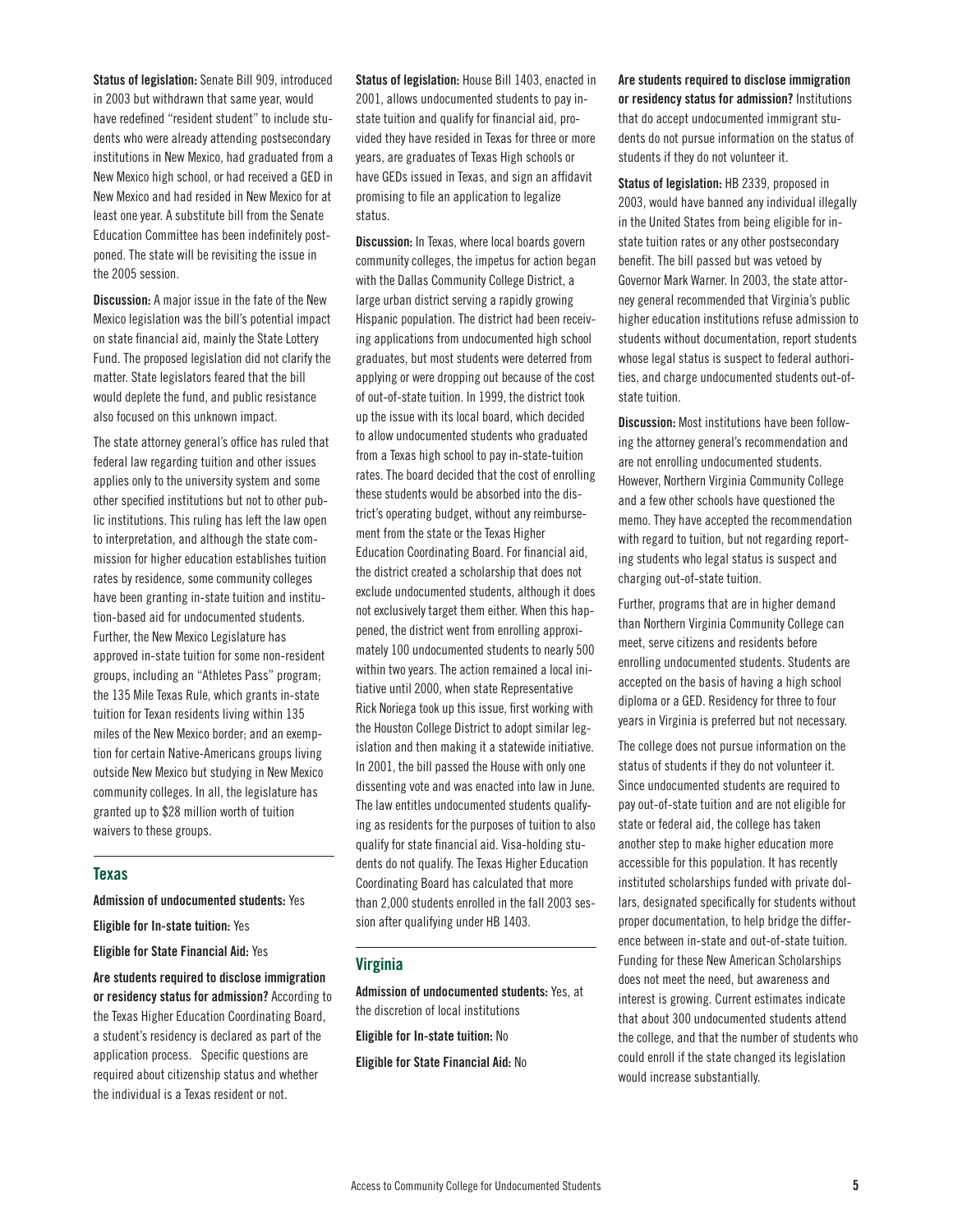## **Notable State Policy Actions**

Policy developments in several states deserve attention:

- As the pioneer in developing and enacting legislation improving the access of undocumented students to community colleges, Texas provides important insights and lessons into the legislative process and organizing efforts for states considering similar legislation.
- In California, recent developments balancing the divergent views on serving undocumented students have particular relevance to other states with large populations of undocumented residents and students**.**
- In Kansas and Arizona, citizen backlash against easier access and more state support for undocumented students is playing out in lawsuits and ballot initiatives.

### **Texas: Lessons from a Policy Innovator**

Texas's policy on tuition support for undocumented students, introduced as HB 1403, was spearheaded by State Representative Rick Noriega, whose office expanded a local Dallas initiative to a statewide policy effort. One of the first steps taken by Rep. Noriega and his legislative team was to work with the Texas Education Agency (the administrative entity for primary and secondary education) to arrive at an estimate of the number of students involved. This was accomplished through data from public schools that assign tracking numbers to students who do not have social security numbers.<sup>3</sup>

The legislative team in Senator Rick Noriega's office also undertook an education campaign with the Texas Higher Education Coordinating Board to determine and communicate the need for statewide legislation. This effort highlighted the staggering dropout rates among immigrants in Texas, the low rates of postsecondary attainment, and the long term costs to the state. The argument was an economic not a social one: Noriega introduced a bill that would increase enrollment of, and fees from, students who would otherwise not enroll or drop out. At every stage of the process, the legislative team worked to bring in key stakeholders colleges, schools, minority groups, community-based organizations, and businesses—to create grassroots support for the bill. The bill moved easily through the legis-

lature, although the Senate debates added two qualifying criteria for residency: the three-year residency clause and an affidavit stating intent to legalize status.

A critical factor in the legislative process was the calculation of fiscal impact. In Texas, proposed legislation must project fiscal impact for two years. Projected costs are based on prior year costs; with no data for prior years, costs in this case were predicated on prior enrollments of that population. Because the number of such students had not been counted previously, the fiscal note gave no immediate impact, which made the legislation resource neutral for one fiscal year. Further, the bill stipulated that only those students enrolling after the enactment of the law would qualify as residents for purposes of tuition. By not grandfathering in existing undocumented students, the legislation once again limited its fiscal impact.

With the enactment of the law in 2001, the Texas Higher Education Coordinating Board created a system to inform institutions of the policy changes which helped to smooth their implementation. The board now collects and publishes data on the enrollment of students qualifying under the new legislation. According to the THECB, more than 2,000 students enrolled in the fall 2003 session after qualifying under HB 1403.

As a pioneer in helping improve postsecondary access for undocumented immigrants, the Texas experience provides the two important implementation lessons for other states. The first is the need for substantial staff education at institutions, without which a fragile student population can be further confused and deterred from pursuing post secondary education. Second, there is a continuing sense of risk and fear in the undocumented student population associated with divulging status. Because the onus is on students to come forward to avail themselves of benefits, further outreach is needed for the policy to be truly effective in increasing access.

## **California: A Negotiated Compromise**

In California, AB 540, introduced and enacted in 2001, soon after Texas passed its law, permits undocumented students to qualify for in-state tuition. They have to meet three conditions: attend a California high school for three or more years, graduate with a California high school diploma, and sign an affidavit providing intent to legalize status at the earliest opportunity.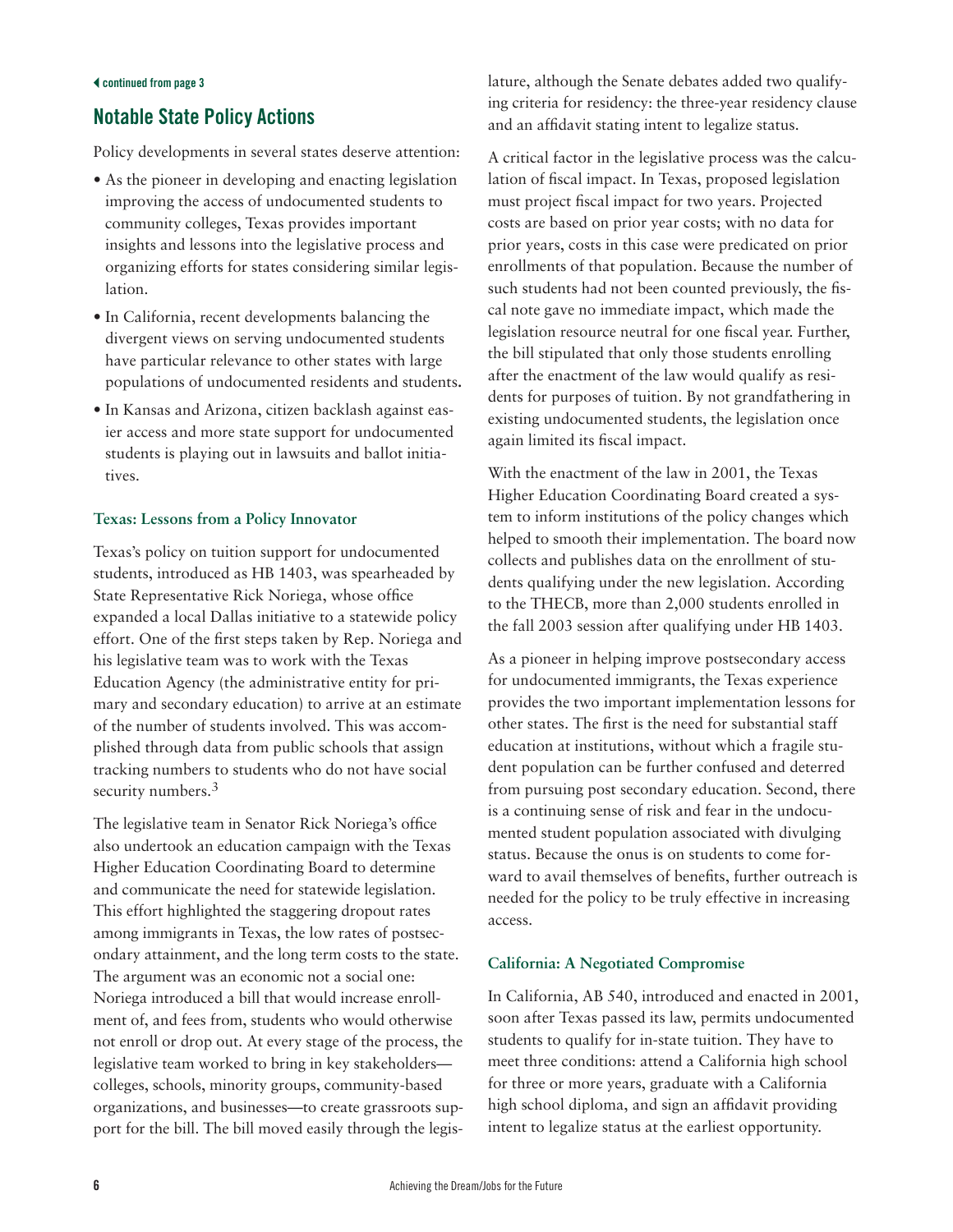Unlike Texas, where the legislation passed easily, California's journey required substantial negotiation. The original legislation called for qualifying students to be able to access state financial aid, but that provision was later dropped. The affidavit clause was added when critics called for students to submit more rigorous documentation of their intent to establish permanent residency. In the final version, only California high school diplomas were accepted, and not GEDs or equivalency certificates.

Since 2001, some institutions have tracked students qualifying for in-state tuition under the legislation (as "AB 540 kids") but without reporting these numbers to the state. Thus, there is no statewide tally of the number of students or the impact of the legislation.

At the local level, though, individual institutions have devised innovative ways to estimate demand, for example, by working closely with high schools to develop pathways into higher education for local students. In Santa Ana County, every high school senior fills an application for the community college and a federal financial aid form from which a student's status can be inferred. Santa Ana Community College and other local institutions use the information to estimate enrollments and provide services. SACC is also designing scholarships that do not exclude students who lack documentation.

#### **Kansas and Arizona: The Backlash**

In Kansas, a bill, first introduced and passed in the House in February 2003, would allow undocumented students to pay in-state tuition on the basis of high school attendance. The bill was signed into law in 2004 by Governor Kathleen Sebelius. However, the state now faces a lawsuit filed on behalf of 24 U.S. citizens paying out-of-state tuition to Kansas' public higher education institutions *(*Hebel 2004). The outcome of the suit may have national significance if it goes to the U.S. Supreme Court. According to observers, the case decision may focus on the Equal Protection Clause of the Constitution, as did the decision in *Plyler v. Doe*. It will also likely overturn state laws, regardless of whether they provide in-state tuition to illegal immigrants or ban it: the authority to regulate immigration belongs exclusively to the federal government. It might also find that offering reduced instate tuition to state residents is unconstitutional.



The backlash has been more direct in Arizona. Proposition 200 or the Protect Arizona Now (PAN) Ballot Initiative, requires Arizonans to provide proof of citizenship and legal residency in order to vote and receive state and local public services. Approved by the voters in November 2004, the initiative also makes it a crime for state and local government employees to fail to report suspected illegal immigrants seeking public services. Although not targeted at undocumented students exclusively, Proposition 200 is bound to have substantial impact on the undocumented student population. Launched by an Arizona citizen group, but primarily funded by national interests, Proposition 200 was the most controversial issue on the ballot in 2004, dividing the state sharply across party lines.

However, the final outcome of initiative is still pending, with the promise of even more controversy. In late November, a federal judge issued a restraining order, temporarily barring the state from implementing the initiative, after a lawsuit was filed by the initiative's opponents who raised questions about its constitutionality, on the grounds that it usurped the federal govern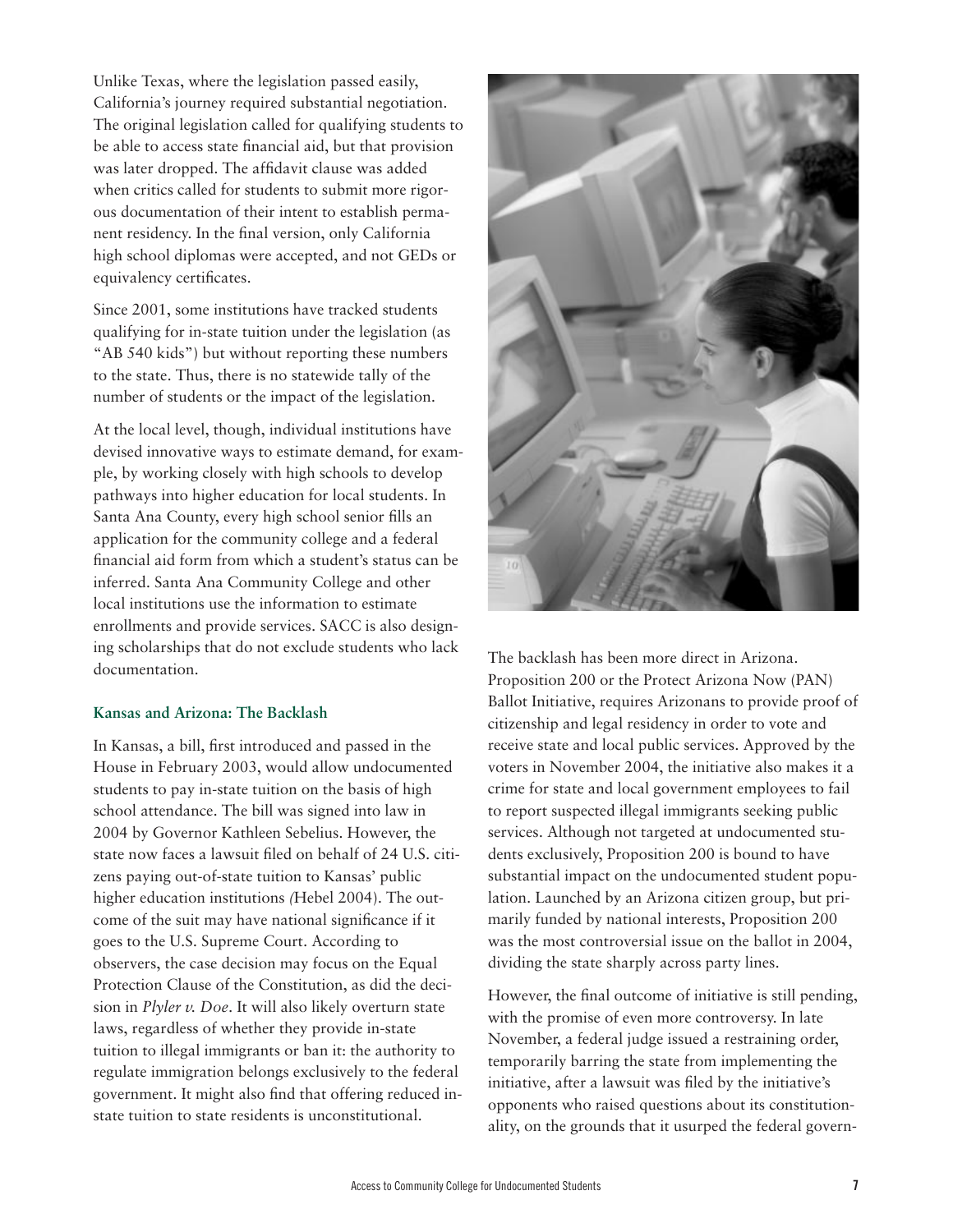ment's power to regulate immigration (Associated Press 2004). In December 2004, the restraining order was lifted, clearing the way for Proposition 200, but implementation is expected to be dififcult since the measure does not clearly define "public services" (Schodolski 2004).

The initiative is expected to become a catalyst for similar measures in other states and a bellwether in the ongoing national debate on immigration reform.



## **Policy Options: Institution-Level Change vs. State-Level Approaches**

Since the 1996 passage of federal legislation regarding undocumented students in K-12 public education, states have moved in different directions in seeking to respond to the economic needs of the state, the concerns of taxpayers, and the interests of undocumented residents. These debates are becoming more politically charged, as the Kansas and Arizona experience indicate.

Thus far, policies on undocumented students have moved forward in one of two ways:

- A the level of individual institutions; or
- Through state action.

In some states, including some *Achieving the Dream* states, institutional action has preempted, even superseded, state action.

#### **Institutional Action**

Many community colleges have used the absence of definitive federal or state legislation as an opportunity to take an independent stance on the admission of undocumented students. The lack of reporting requirements from either the state or federal government has also allowed institutions to act on their own accord. In Virginia, one of the few states that has attempted to ban the admission of undocumented students, some institutions have questioned and even rejected the state's recommendation to refuse admission to undocumented students. In Florida, North Carolina, Texas, and New Mexico, institutions have been admitting and in some cases, even granting financial support to undocumented students at their own discretion.

Moreover, the governance structure for higher education often gives considerable autonomy to institutions to act on their own accord. In Texas, a number of community colleges, which are governed by local boards, offered in-state tuition to undocumented students long before it became a state law. A New Mexico state ruling deemed that federal laws regarding tuition and other issues applied only to the university system and some specified institutions but not to other public institutions. This left the law open to interpretation; as a result, some two-year community colleges began charging undocumented students for in-state tuition.

Further, community colleges have also acted independently on the subject of financial aid. In states where undocumented students may be admitted but are not allowed access to tuition and financial support, colleges have devised their own means of support. Northern Virginia Community College has created communityand privately funded scholarships for undocumented students, recognizing that access without financial aid is too high a barrier for many undocumented immigrants. In California, Santa Ana Community College has created scholarships that do not exclude students who lack documentation.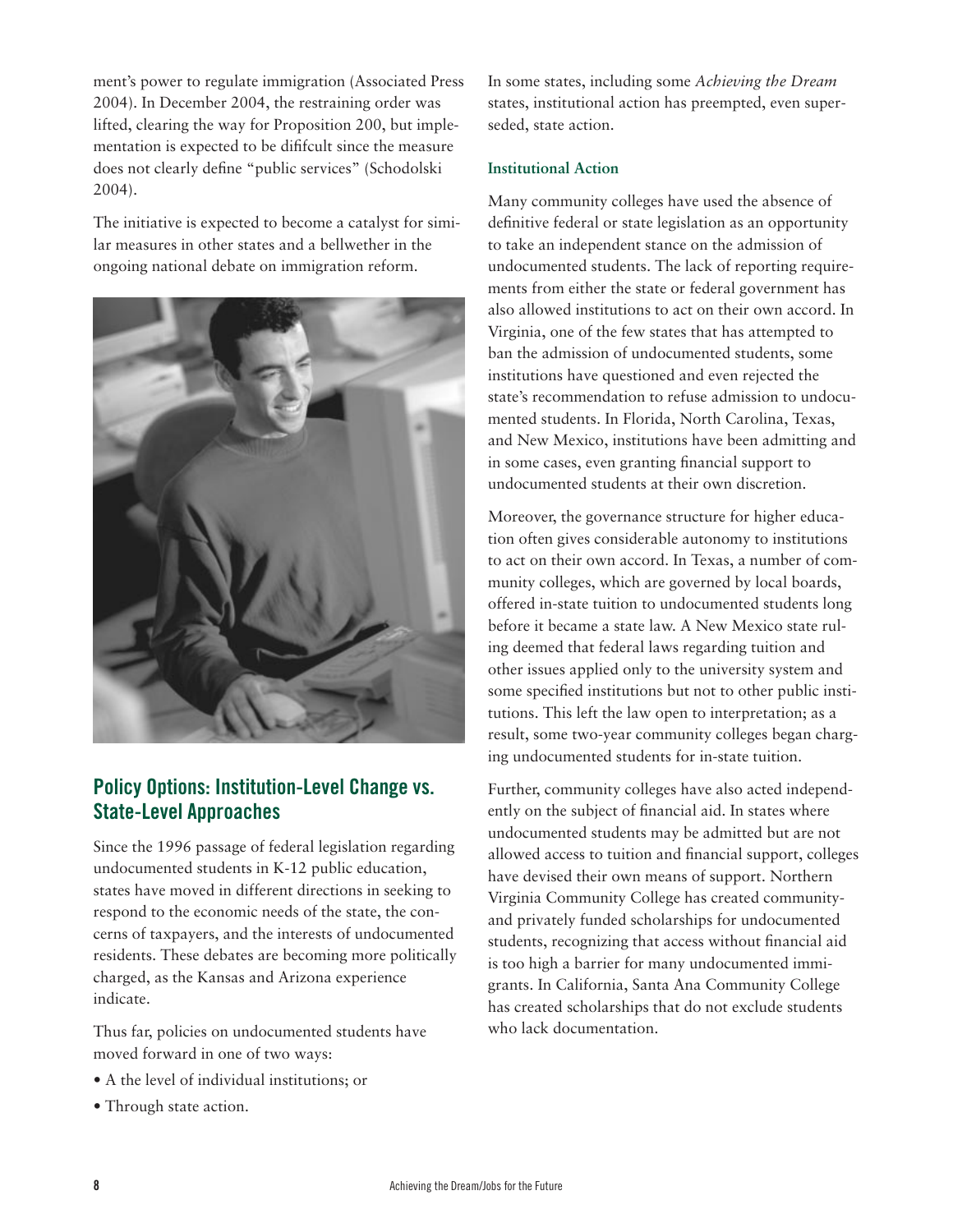#### **State Action**

At a minimum, states can remove barriers to access for undocumented students. States that are considering passing legislation favorable to increased access and opportunity for undocumented students may want to consider the Texas model, as some states already have done.

A few common platforms have evolved in designing such legislation. Here are some of the ways that states are working to promote greater access for undocumented students:

- *Most states focus educational policies on residency rather than immigration status* (e.g., basing eligibility for in-state tuition on attendance at an in-state high school and the awarding of a high school diploma or GED from the state). This makes it possible for undocumented students who have already attended U.S. schools to have access to in-state resident benefits. The three most commonly used criteria for qualifying students for in-state benefits are consecutive high school attendance for three years or more; a high school diploma or equivalent from the state; and an affidavit providing intent to legalize status and pursue legal residency.
- *States are redefining the resident student population through exemptions and waivers, rather than targeting legislation expressly at undocumented students.* Many are building on a system of providing waivers for special populations. Texas had 17 waivers in place before adding undocumented high school graduates to the list. New Mexico also used a similar approach in crafting its bill.
- *For states where such policy is controversial, policymakers have chosen to leave decisions about undocumented students' access to institutions' discretion,* although some are more explicit about tuition and aid. Florida does not have explicit legislation around the admission of undocumented students, but it does prohibit financial aid and reduced tuition.
- *States can decide whether to allow undocumented students to access all programs equally.* In Virginia, in programs where demand exceeds capacity, citizens and legal residents have precedence over undocumented students. Only recently has North Carolina permitted undocumented students to enroll in creditbearing programs and courses. This question has also come up in California.

• *States can offer tacit support for expanded access by not requiring documentation on undocumented students* and by not reporting cases where documentation is suspect. In this, they are aided by federal legislation which does not expressly demand that states do so.



### **Barriers to Greater Access and Opportunity**

States must be aware of the barriers that can and have surfaced around policies designed to improve access to community colleges for undocumented students. Without careful consideration of the challenges, wellmeaning efforts to assist undocumented students may fail, or worse, generate a dangerous backlash.

*Cost to the state:* Cost is an important determinant of the success of legislation. In New Mexico, legislation failed because the impact on state financial aid funds was perceived to be too high. In Florida, one of the reasons for the legislation's failure was that the cost to the state was indeterminate. In Texas, a key factor in getting HB 1403 passed proved to be the fact that the legislation was fiscally neutral, at least in the short term.

*Data on undocumented students:* Issues of cost and data are closely related. The acknowledged lack of data on undocumented students at both state and federal levels has an impact on states' and institutions' ability to estimate the demand on services and/or fiscal impact. Cost aside, colleges and states may be afraid to pursue information due to fear of violating federal student privacy laws. As a result, there are only vague estimates of the demand for, and impact of, proposed legislation. Among the AtD states, only Texas, where public schools assign tracking numbers to students without social security numbers, has the state had a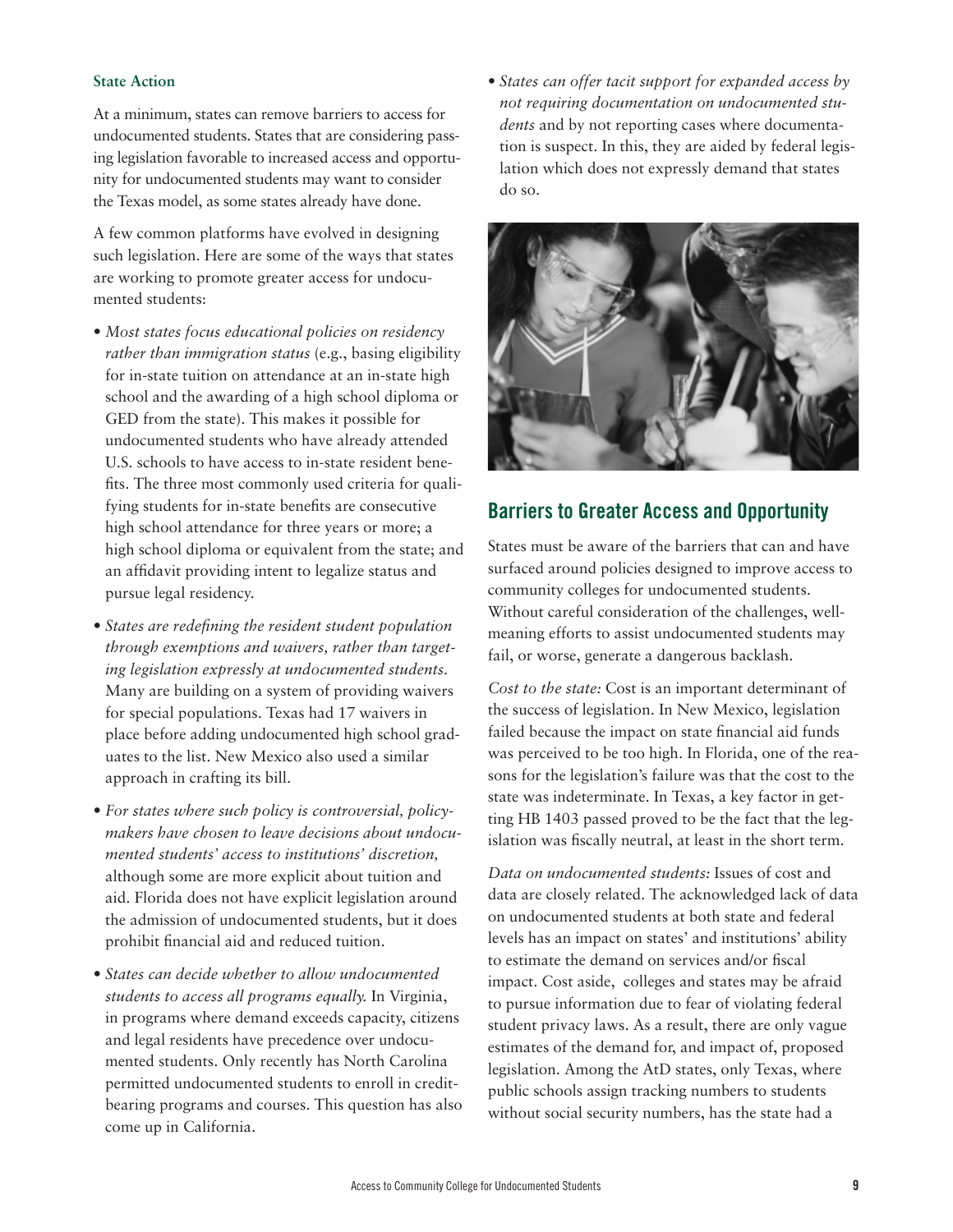

reasonably clear idea of the impact of proposed legislation. In the absence of data, states can arrive at the estimated impact by using some common criteria—for example, the number of students without social security numbers in high schools, minority representation in high schools, high school minority graduation rates, rate of postsecondary attendance in the state for minority groups, and GED awards in the state.

*Impact on financial aid funds:* Does qualifying as residents for tuition also qualify students for state financial aid? States may institute policies to qualify students for in-state tuition but not financial aid, as California has, or follow the Texas example, by allowing students to access both in-state tuition and state financial aid. Of course, in-state tuition is a plus, but for many undocumented immigrants, financial aid is central to their ability to attend and stay enrolled. Low take-up rates in some states can be attributed to the lack of access to financial aid.

*Outreach to the affected population:* States need to reach out to undocumented students and their families to overcome the fears and insecurities of new immigrants. Fear of disclosure of status may prevent students from taking advantage of available benefits. Because of the lack of a clear federal directive on the admission of these students, there is considerable variation among and within states with regard to admission of undocumented students. This further confuses lowincome immigrant students (legal and illegal) who are often already marginalized from opportunities due to inadequate information. In Washington State, the target population remained unaware of the legislative changes favoring them (Iwasaki 2003). In states that have passed legislation, the onus is still on students to come forward to benefit from the new policies. Even in Kansas, where the law permitting in-state tuition for undocumented students has generated so much controversy, only 30 undocumented students have enrolled in higher education under the new legislation; far less than the estimated 370 that were expected (Fischer 2004**).** States can help institutions implement favorable policies. The Texas Higher Education Coordinating Board launched an education campaign to assist institutions in the implementation of HB 1403.

*Rules for eligibility:* Clear definitions of the affected population and who qualifies for tuition waivers are important. In Washington, a loose definition of a resident student has made it possible for some visa-holding students to qualify for in-state tuition rates at the expense of the target population, even though that was not the intent of the law.<sup>4</sup> This question has been raised in New Mexico as well: would proposed legislation classify aliens with a visa permitting permanent residence as in-state for residency/tuition purposes at higher education institutions?

*Backlash:* A citizen/taxpayer backlash can have severe implications on policy. Arizona's Proposition 200 prevents undocumented aliens from availing themselves of any public benefits including education. And Arizona's precedent is expected to lead to similar measures in other states. States where the issue has the potential to become controversial may consider waiting for federal policy decisions before taking action.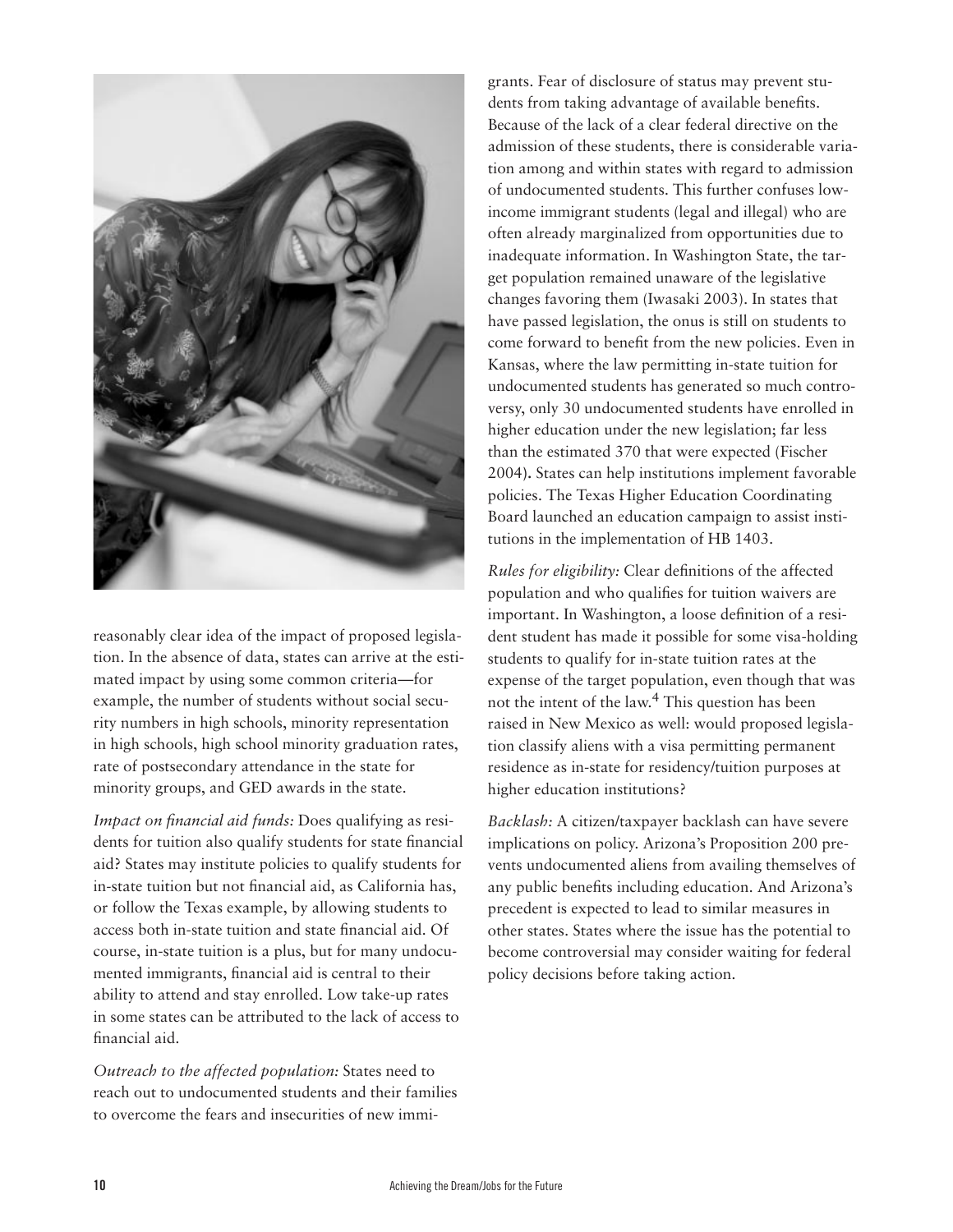## **Federal Policy**

Two bills pending in Congress address the two matters central to the access of undocumented immigrants to college: charging in-state tuition to undocumented students who meet state residency criteria and making them eligible for aid. Both the Development, Relief and Education for Alien Minors (DREAM) Act (S 1545) in the Senate and the Student Adjustment Act (SAA) in the House (HR 1684) have bipartisan support and would be steps toward improving postsecondary opportunities. The outcome of these proposals will be critical for many states where legislation is pending and state policymakers are debating how to address these issues.

The DREAM Act, introduced in 2003 by Senators Orrin Hatch (R-UT) and Richard Durbin (D-IL), would amend Section 505 of the Illegal Immigration Reform and Immigrant Responsibility Act. The bill aims to restore state authority over higher education and to leave tuition to the discretion of states. If the DREAM Act becomes law, undocumented minors who arrived in the United States before the age of 16 and who have lived in this country for at least five years would be eligible to earn their conditional resident status upon acceptance by an institution of higher learning or upon graduation from high school. The bill provides for permanent resident status if the student graduates from a two-year college or certain vocational colleges, studies for at least two years toward a Bachelor's or higher degree, serves in the U.S. armed forces for at least two years, or performs at least 910 hours of volunteer community service (National Immigration Law Center 2003).

The Student Adjustment Act was introduced by Representatives Chris Cannon (R-UT) and Howard Berman (D-CA). The SAA has three main provisions. States would set their own residency rules for the purposes of public tuition costs. Junior high and high school students who have lived in the United States for at least five years and are of "good moral character" could obtain immigration relief and go to college without the fear of being deported. Third, undocumented aliens applying under the act would become eligible for other higher education benefits such as student loans and Pell grants. The legislation awaits action in Congress (National Immigration Law Center 2003).



## **Conclusion**

The process set in motion through the 1982 federal ruling calling for a national guarantee of basic education to all students regardless of immigration status is now surfacing in the debates on state policies around postsecondary admission, tuition, and financial aid for undocumented students. As a generation of undocumented students has come of age, graduating from U.S. high schools, they are seeking the next level of opportunity. The merits of policies favoring in-state tuition and financial aid for improving this group's access to higher education are clear, especially at a time when postsecondary credentials are increasingly linked to economic success but the cost of education keeps increasing.

Nevertheless, the debate in higher education cannot be separated from the debate around immigration–a much larger and more contentious topic. States also need to consider what happens to students once they graduate from postsecondary institutions–when they face federal employment laws that explicitly preclude them from employment opportunities.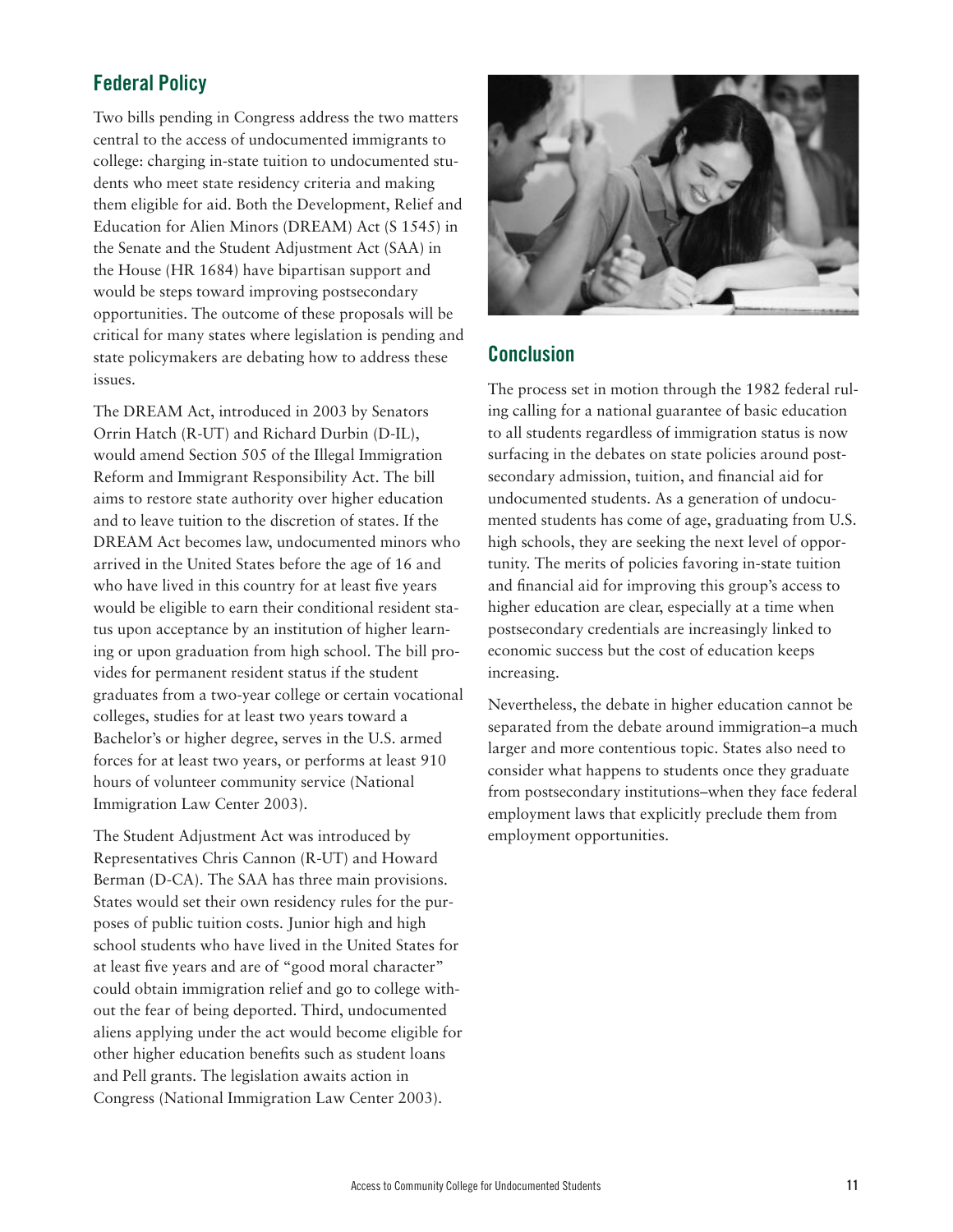## **References**

Information for the brief was collected through secondary research and interviews with state officials, state higher education authorities, and community college leaders.

#### **Publications and Websites**

Associated Press. 2004. "Arizona Judge puts restraining order on Proposition 200," Tuscon, AZ. November 30. Downloaded January 5, 2005, from http://www.freerepublic.com/focus/fnews/1291588/posts

Badger, Ellen and Stephen Yale-Loehr. n.d. "They Can't Go Home Again: Undocumented Aliens and Access to U.S. Higher education," Ithaca, NY: True, Walsh & Miller. Downloaded, December 28, 2004, from www.twmlaw.com/resources/general42cont.htm

Crawford, Amanda J., Elvia Díaz, and Yvonne Wingett. 2004. "Prop. 200: Migrant issue wins, may head to court," *The Arizona Republic*, Nov. 3.

Fischer, Karen. 2004. "Illegal Immigrants Rarely Use Hard-Won Tuition Break*," The Chronicle of Higher Education*, December 10.

Iwasaki, John. 2003. "Tuition Break Has Surprise Beneficiaries," *Seattle Post-Intelligencer*, October 30.

Hebel, Sarah. 2004. "Kansas Tuition Breaks Draw Objections," *The Chronicle of Higher Education*. August 6.

National Immigration Law Center. 2003. DREAM Act Summary (Senate Judiciary Comm. Version, 10/23/03*),* downloaded on April 5, 2004, from www.nilc.org/immlawpolicy/index.htm.

Passel, Jeffrey S. 2003. Further Demographic Information Relating to the DREAM Act. Washington, DC. *The Urban Institute*. October.

Schodolski, Vincent J. 2004. "Judge Allows Arizona to Use Citizenship Law, *The Chicago Tribune. December 23.* 

Walton, Christine. 2003. College Tuition and Undocumented Immigrants," National Conference of State Legislatures Legislative Brief. October. www.ncsl.org/programs/educ/undocimmigrant.htm

#### **Interviews**

California: Santa Ana Community College

Florida: Florida Department of Education

Kansas: Kansas Association of Community Colleges

North Carolina: North Carolina Community College System

New Mexico: New Mexico Association of Community Colleges

Texas: Austin Community College, Texas Association of Community Colleges, Texas Higher Education Coordinating Board, Representative Nick Noriega's **Office** 

Virginia: Northern Virginia Community College, State Council for Higher Education in Virginia, Virginia Community College System, Virginia State Attorney General's Office